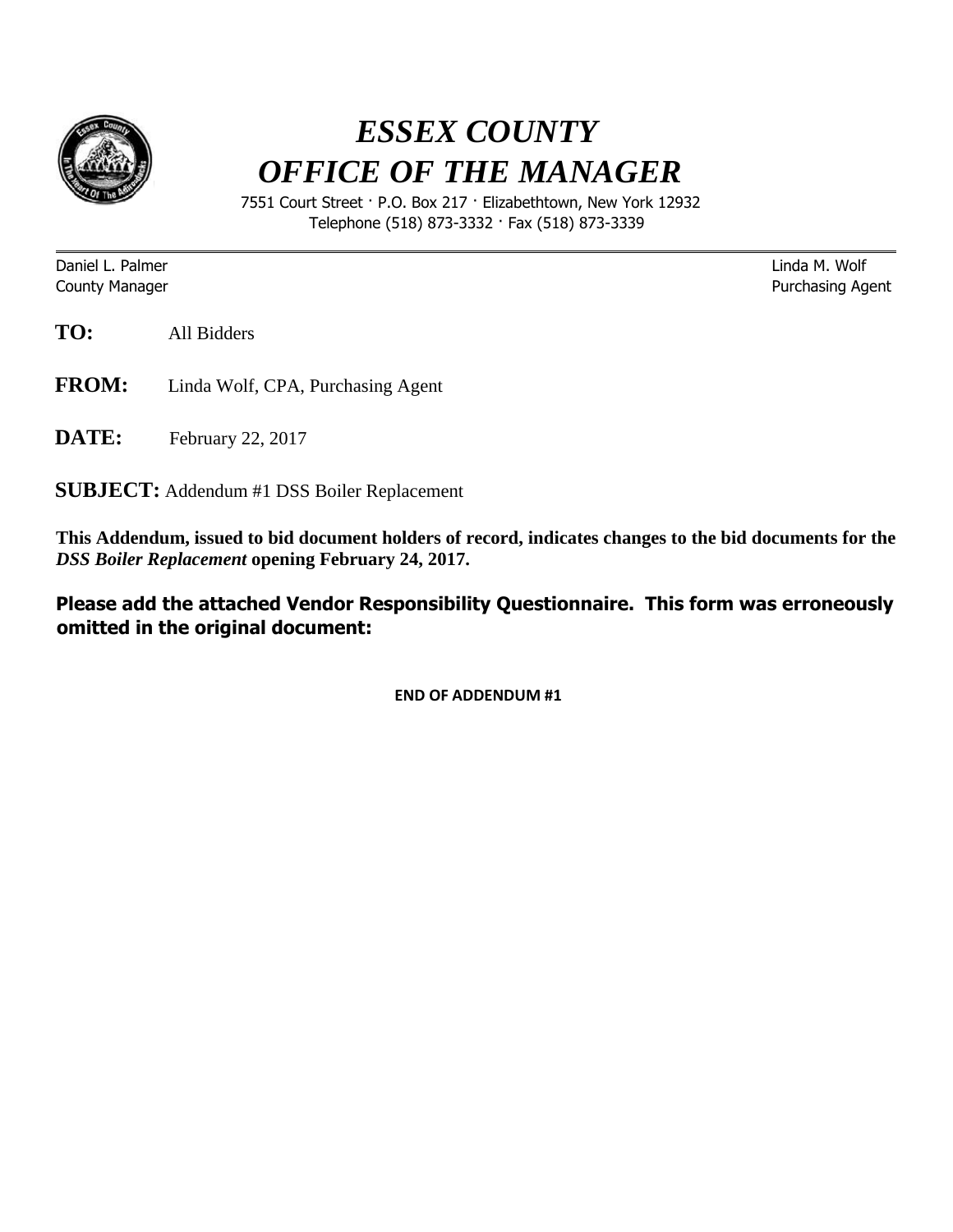## **ESSEX COUNTY VENDOR RESPONSIBILITY QUESTIONNAIRE**

| 1. VENDOR IS:                                                                                                                                                                                                                                                                                                                                                                         |                                                                                                                                                                                                                        |                                |                                    |  |
|---------------------------------------------------------------------------------------------------------------------------------------------------------------------------------------------------------------------------------------------------------------------------------------------------------------------------------------------------------------------------------------|------------------------------------------------------------------------------------------------------------------------------------------------------------------------------------------------------------------------|--------------------------------|------------------------------------|--|
| PRIME CONTRACTOR                                                                                                                                                                                                                                                                                                                                                                      |                                                                                                                                                                                                                        |                                |                                    |  |
| 2. VENDOR'S LEGAL BUSINESS NAME                                                                                                                                                                                                                                                                                                                                                       |                                                                                                                                                                                                                        |                                | 3. IDENTIFICATION NUMBERS          |  |
|                                                                                                                                                                                                                                                                                                                                                                                       |                                                                                                                                                                                                                        | A)                             | FEIN#                              |  |
|                                                                                                                                                                                                                                                                                                                                                                                       |                                                                                                                                                                                                                        | DUNS#<br>B)                    |                                    |  |
| 4. D/B/A - Doing Business As (if applicable) & COUNTY FIELD                                                                                                                                                                                                                                                                                                                           |                                                                                                                                                                                                                        |                                | 5. WEBSITE ADDRESS (if applicable) |  |
|                                                                                                                                                                                                                                                                                                                                                                                       |                                                                                                                                                                                                                        |                                |                                    |  |
| 6. ADDRESS OF PRIMARY PLACE OF BUSINESS/EXECUTIVE OFFICE                                                                                                                                                                                                                                                                                                                              |                                                                                                                                                                                                                        | 7. TELEPHONE<br><b>NUMBER</b>  | 8. FAX NUMBER                      |  |
| 9. ADDRESS OF PRIMARY PLACE OF BUSINESS/EXECUTIVE OFFICE<br>IN NEW YORK STATE, if different from above                                                                                                                                                                                                                                                                                |                                                                                                                                                                                                                        | 10. TELEPHONE<br><b>NUMBER</b> | 11. FAX NUMBER                     |  |
| 12. AUTHORIZED CONTACT FOR THIS QUESTIONNAIRE                                                                                                                                                                                                                                                                                                                                         |                                                                                                                                                                                                                        |                                |                                    |  |
| Name                                                                                                                                                                                                                                                                                                                                                                                  |                                                                                                                                                                                                                        |                                |                                    |  |
| Title                                                                                                                                                                                                                                                                                                                                                                                 |                                                                                                                                                                                                                        |                                |                                    |  |
| Telephone Number                                                                                                                                                                                                                                                                                                                                                                      |                                                                                                                                                                                                                        |                                |                                    |  |
| Fax Number                                                                                                                                                                                                                                                                                                                                                                            |                                                                                                                                                                                                                        |                                |                                    |  |
| Email                                                                                                                                                                                                                                                                                                                                                                                 |                                                                                                                                                                                                                        |                                |                                    |  |
| 13. LIST ALL OF THE VENDOR'S PRINCIPAL OWNERS                                                                                                                                                                                                                                                                                                                                         |                                                                                                                                                                                                                        |                                |                                    |  |
| A) NAME                                                                                                                                                                                                                                                                                                                                                                               | <b>TITLE</b>                                                                                                                                                                                                           | B) NAME                        | <b>TITLE</b>                       |  |
| C) NAME                                                                                                                                                                                                                                                                                                                                                                               | <b>TITLE</b>                                                                                                                                                                                                           | D) NAME                        | <b>TITLE</b>                       |  |
| A DETAILED EXPLANATION IS REQUIRED FOR EACH QUESTION ANSWERED WITH A "YES," AND MUST BE PROVIDED AS AN<br>ATTACHMENT TO THE COMPLETED QUESTIONNAIRE. YOU MUST PROVIDE ADEQUATE DETAILS OR DOCUMENTS TO AID THE<br>COUNTY IN MAKE A DETERMINATION OF VENDOR RESPONSIBILITY. PLEASE NUMBER EACH RESPONSE TO MATCH THE<br><b>QUESTION NUMBER.</b>                                        |                                                                                                                                                                                                                        |                                |                                    |  |
| 14. DOES THE VENDOR USE, OR HAS IT USED IN THE PAST FIVE (5) YEARS, ANY OTHER BUSINESS<br>NAME, FEIN, or D/B/A OTHER THAN THOSE LISTED IN ITEMS 2-4 ABOVE? List all other business name(s),<br><b>YES</b><br>NO.<br>Federal Employer Identification Number(s) or any D/B/A names and the dates that these names or numbers<br>were/are in use. Explain the relationship to the vendor |                                                                                                                                                                                                                        |                                |                                    |  |
| <b>YEARS HAVE SERVED AS:</b>                                                                                                                                                                                                                                                                                                                                                          | 15. ARE THERE ANY INDIVIDUALS NOW SERVING IN A MANAGERIAL OR CONSULTING CAPACITY TO THE<br>VENDOR, INCLUDING PRINCIPAL OWNERS AND OFFICERS, WHO NOW SERVE OR IN THE PAST ONE (1)                                       |                                |                                    |  |
| a)                                                                                                                                                                                                                                                                                                                                                                                    | An elected or appointed public official or officer?<br>List each individual's name, business title, the name of the organization and position elected or<br>$\_$ YES $\_$<br>NO.<br>appointed to, and dates of service |                                |                                    |  |
| An officer of any political party organization in Essex County, whether paid or unpaid?<br>b)<br>List each individuals name, business title or consulting capacity and the official political position held with<br>YES<br>applicable service dates.                                                                                                                                  |                                                                                                                                                                                                                        |                                | NO.                                |  |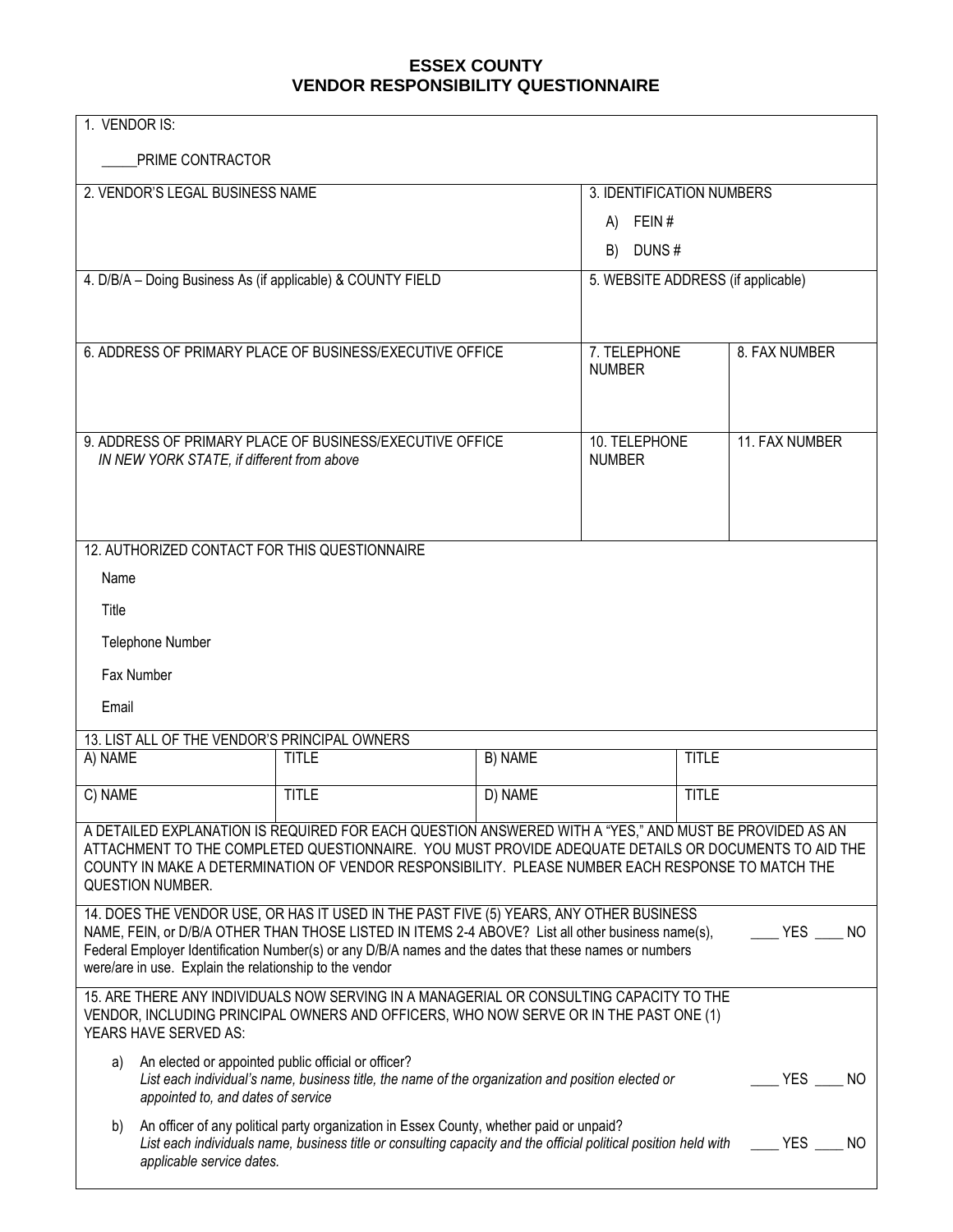| 16. WITHIN THE PAST (5) YEARS, HAS THE VENDOR, ANY INDIVIDUALS SERVING IN MANAGERIAL OR<br>CONSULTING CAPACITY, PRINCIPAL, OWNERS, OFFICERS, MAJOR STOCKHOLDER(S) (10% OR MORE<br>OF THE VOTING SHARES FOR PUBLICLY TRADED COMPANIES, 25% OR MORE OF THE SHARES FOR ALL<br>OTHER COMPANIES), AFFILIATE OR ANY PERSON INVOLVED IN THE BIDDING OR CONTRACTING<br>PROCESS:                                                                                                                                                                                                                                     |                                                  |
|-------------------------------------------------------------------------------------------------------------------------------------------------------------------------------------------------------------------------------------------------------------------------------------------------------------------------------------------------------------------------------------------------------------------------------------------------------------------------------------------------------------------------------------------------------------------------------------------------------------|--------------------------------------------------|
| 1. been suspended, debarred or terminated by a local, state or federal authority in connection with a<br>a)<br>contract or contracting process;                                                                                                                                                                                                                                                                                                                                                                                                                                                             | <b>YES</b><br>NO.                                |
| 2. been disqualified for cause as a bidder on any permit, license, concession, franchise or lease;                                                                                                                                                                                                                                                                                                                                                                                                                                                                                                          |                                                  |
| 3. entered into an agreement to a voluntary exclusion from bidding/contracting;                                                                                                                                                                                                                                                                                                                                                                                                                                                                                                                             |                                                  |
| 4. had a bid rejected on an Essex County contract for failure to comply with the MacBride Fair<br><b>Employment Principles;</b>                                                                                                                                                                                                                                                                                                                                                                                                                                                                             |                                                  |
| 5. had a low bid rejected on a local, state or federal contract for failure to meet statutory affirmative action<br>or M/WBE requirements on a previously held contract;                                                                                                                                                                                                                                                                                                                                                                                                                                    |                                                  |
| 6. had a status as a Women's Business Enterprise, Minority Business Enterprise or Disadvantaged<br>Business Enterprise, de-certified, revoked or forfeited;                                                                                                                                                                                                                                                                                                                                                                                                                                                 |                                                  |
| 7. been subject to an administrative proceeding or civil action seeking specific performance or restitution<br>in connection with any local, state or federal government contract;                                                                                                                                                                                                                                                                                                                                                                                                                          |                                                  |
| 8. been denied an award of a local, state or federal government contract, had a contract suspended or<br>had a contract terminated for non-responsibility; or                                                                                                                                                                                                                                                                                                                                                                                                                                               |                                                  |
| 9. had a local, state or federal government contract suspended or terminated for cause prior to the<br>completion of the term of the contract.                                                                                                                                                                                                                                                                                                                                                                                                                                                              |                                                  |
| been indicted, convicted, received a judgment against them or a grant of immunity for any business-<br>b)<br>related conduct constituting a crime under local, state or federal law including but not limited to, fraud,<br>extortion, bribery, racketeering, price-fixing, bid collusion or any crime related to truthfulness and/or<br>business conduct?                                                                                                                                                                                                                                                  | <b>YES</b><br>NO.                                |
| been issued a citation, notice, violation order, or are pending an administrative hearing or proceeding or<br>C)<br>determination of violations of:                                                                                                                                                                                                                                                                                                                                                                                                                                                         | <b>YES</b><br><b>NO</b>                          |
| 1.<br>federal, state or local health laws, rules or regulations                                                                                                                                                                                                                                                                                                                                                                                                                                                                                                                                             |                                                  |
| 17. IN THE PAST THREE (3) YEARS, HAS THE VENDOR OR ITS AFFILIATES <sup>1</sup> HAD ANY CLAIMS,<br>JUDGMENTS, INJUNCTIONS, LIENS, FINES OR PENALTIES SECURED BY ANY GOVERNMENTAL AGENCY?<br>Indicate if this is applicable to the submitting vendor or affiliate. State whether the situation(s) was a claim,<br>judgment, injunction, lien or other with an explanation. Provide the name(s) and address(es) of the agency, the<br>amount of the original obligation and outstanding balance. If any of these items are open, unsatisfied, indicate the<br>status of each items as "open" or "unsatisfied". | <b>YES</b><br><b>NO</b>                          |
| 18. DURING THE PAST THREE (3) YEARS, HAS THE VENDOR FAILED TO:                                                                                                                                                                                                                                                                                                                                                                                                                                                                                                                                              |                                                  |
| file returns or pay any applicable federal, state or city taxes?<br>a)<br>Identify the taxing jurisdiction, type of tax, liability year(s), and tax liability amount the vendor failed to<br>file/pay and the current status of the liability.                                                                                                                                                                                                                                                                                                                                                              | $\rule{1em}{0.15mm}$ YES $\rule{1em}{0.15mm}$ NO |
| file returns or pay New York State unemployment insurance?<br>b)<br>Indicate the years the vendor failed to file/pay the insurance and the current status of the liability.                                                                                                                                                                                                                                                                                                                                                                                                                                 | $YES$ ______ NO                                  |
| Property Tax<br>C)<br>Indicate the years the vendor failed to file.                                                                                                                                                                                                                                                                                                                                                                                                                                                                                                                                         | $\rule{1em}{0.15mm}$ YES $\rule{1em}{0.15mm}$ NO |
| 19. HAVE ANY BANKRUPTCY PROCEEDINGS BEEN INITIATED BY OR AGAINST THE VENDOR OR ITS<br>AFFILIATES <sup>1</sup> WITHIN THE PAST SEVEN (7) YEARS (WHETHER OR NOT CLOSED) OR IS ANY BANKRUPTCY<br>PROCEEDING PENDING BY OR AGAINST THE VENDOR OR ITS AFFILIATES REGARDLESS OF THE DATE<br>OF FILING?                                                                                                                                                                                                                                                                                                            | $YES$ NO                                         |
| Indicate if this is applicable to the submitting vendor or affiliate. If it is an affiliate, include the affiliate's name and<br>FEIN. Provide the court name, address and docket number. Indicate if the proceedings have been initiated,<br>remain pending or have been closed. If closed, provide the date closed.                                                                                                                                                                                                                                                                                       |                                                  |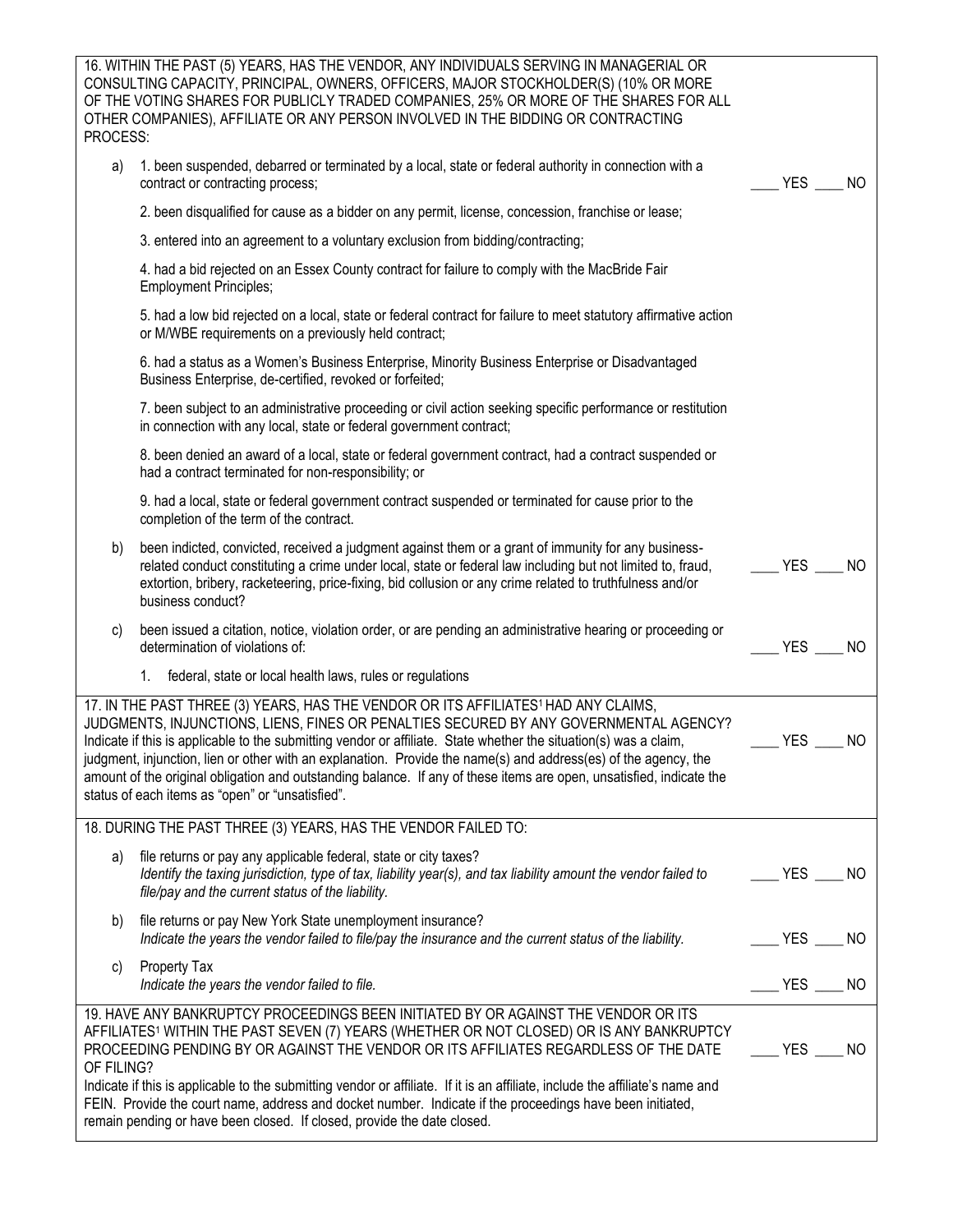| 20. IS THE VENDOR CURRENTLY INSOLVENT, OR DOES VENDOR CURRENTLY HAVE REASON TO<br>BELIEVE THAT AN INVOLUNTARY BANKRUPTCY PROCEEDING MAY BE BROUGHT AGAINST IT?<br>Provide financial information to support the vendor's current position, for example, Current Ration, Debt Ration,<br>Age of Accounts Payable, Cash Flow and any documents that will provide the agency with an understanding of the<br>vendor's situation. | $YES$ $N0$ |     |
|------------------------------------------------------------------------------------------------------------------------------------------------------------------------------------------------------------------------------------------------------------------------------------------------------------------------------------------------------------------------------------------------------------------------------|------------|-----|
| 21. IN THE PAST FIVE (5) YEARS, HAS THE VENDOR OR ANY AFFILIATES:                                                                                                                                                                                                                                                                                                                                                            |            |     |
| defaulted or been terminated on, or had its surety called upon to complete, any contract (public or<br>a)<br>private) awarded;                                                                                                                                                                                                                                                                                               | $YES$ ____ | NO. |
| Indicate if this is applicable to the submitting vendor or affiliate. Detail the situation(s) that gave rise to the<br>negative action, any corrective action taken by the vendor and the name of the contracting agency.                                                                                                                                                                                                    |            |     |

<sup>1</sup> "Affiliate" meaning: (a) any entity in which the vendor owns more than 50% of the voting stock; (b) any individual, entity or group of principal owners or officers who own more than 50% of the voting stock of the vendor; or (c) any entity whose voting stock is more than 50% owned by the same individual, entity or group described in clause (b). In addition, if a vendor owns less than 50% of the voting stock of another entity, but directs or has the right to direct such entity's daily operations, that entity will be an "affiliate" for purposes of this questionnaire.